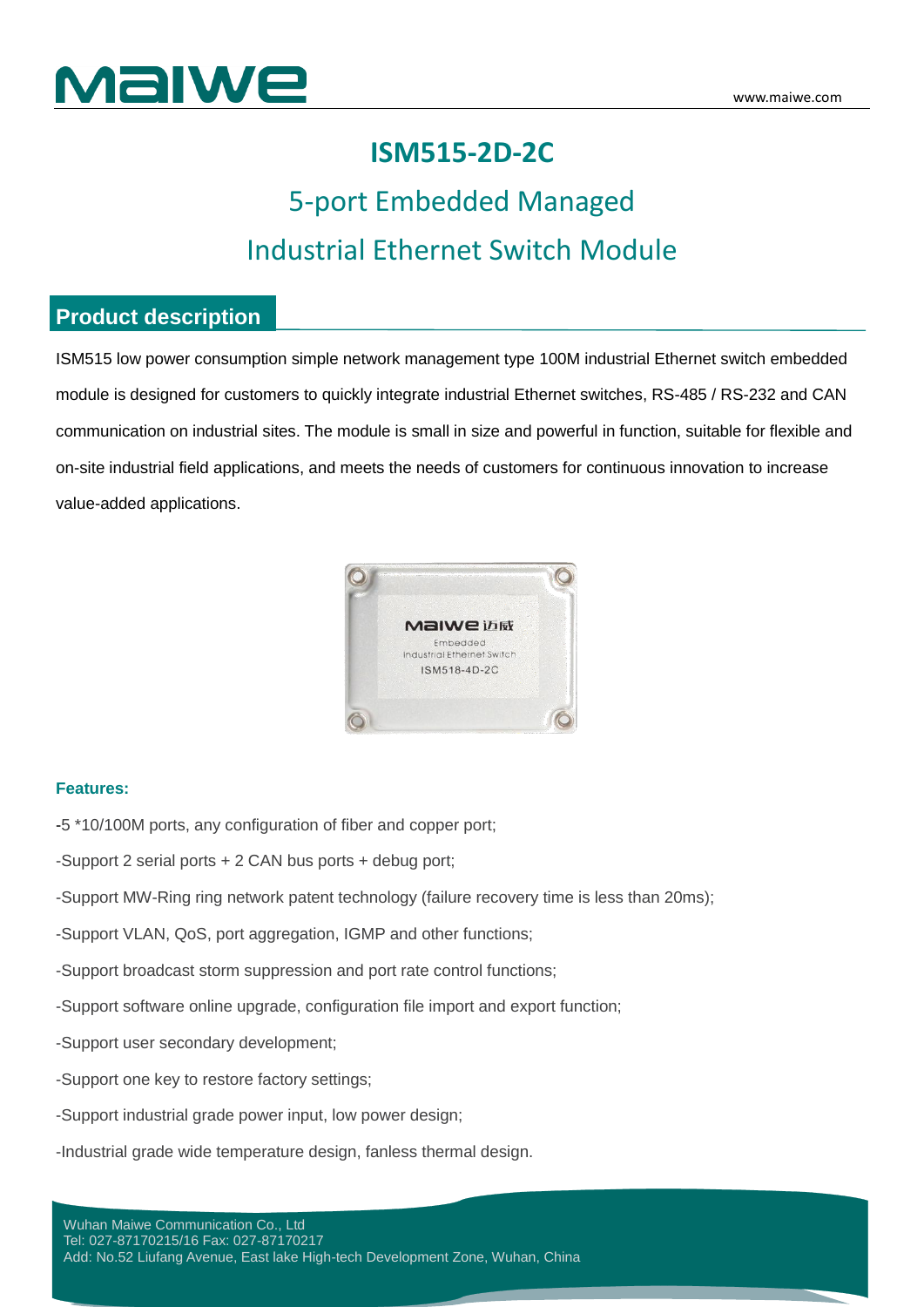### **Product specification**

#### **Software performance**

| <b>Switch Function</b>          | Support VLAN/IEEE 802.1Q VLAN<br><b>Support Rate limit</b><br>Support broadcast storm suppression.                                                                                                                                                                                                                                    |  |  |  |
|---------------------------------|---------------------------------------------------------------------------------------------------------------------------------------------------------------------------------------------------------------------------------------------------------------------------------------------------------------------------------------|--|--|--|
| Redundancy protocol             | Support MW-Ring and the recovery time<20 ms.<br><b>Support RSTP/STP</b>                                                                                                                                                                                                                                                               |  |  |  |
| Multicast routing               | Support static multicast                                                                                                                                                                                                                                                                                                              |  |  |  |
| Service quality management      | <b>Support QoS priority</b>                                                                                                                                                                                                                                                                                                           |  |  |  |
| Management and maintenance      | Support Web management methods<br>Support SNMPv1/v2c<br>Support software upgrade<br>Support host computer IP/MAC conflict alarm<br>Support power failure alarm/power alarm/port alarm/support port mirroring<br>Support log viewing<br>Support Link-check<br><b>Support NTP</b><br>Support accept frame transmission frame statistics |  |  |  |
| <b>Technical specifications</b> |                                                                                                                                                                                                                                                                                                                                       |  |  |  |
| <b>Ethernet Standard</b>        | IEEE802.3-10BaseT<br>IEEE802.3u-100BaseTX/100Base-FX<br>IEEE802.3x-Flow Control<br>IEEE802.3z-1000BaseLX<br>IEEE802.1D -Spanning Tree Protocol<br>IEEE802.1w - Rapid Spanning Tree Protocol<br>IEEE802.1Q - VLAN Tagging<br>IEEE802.1p - Class of Service                                                                             |  |  |  |
| <b>Switch properties</b>        |                                                                                                                                                                                                                                                                                                                                       |  |  |  |
| Priority queue                  | 4                                                                                                                                                                                                                                                                                                                                     |  |  |  |
| <b>VLAN Number</b>              | 4096                                                                                                                                                                                                                                                                                                                                  |  |  |  |
| <b>IGMP Groups</b>              | 256                                                                                                                                                                                                                                                                                                                                   |  |  |  |
| MAC table                       | 2k                                                                                                                                                                                                                                                                                                                                    |  |  |  |
| Switch Bandwidth                | 1.0Gbps                                                                                                                                                                                                                                                                                                                               |  |  |  |
| Switch Latency                  | $<$ 5µs                                                                                                                                                                                                                                                                                                                               |  |  |  |
| Rate limiting granularity       | 64kbps                                                                                                                                                                                                                                                                                                                                |  |  |  |
| <b>Interface</b>                |                                                                                                                                                                                                                                                                                                                                       |  |  |  |
| Ethernet port                   | 5x100M port, fiber and copper ports available                                                                                                                                                                                                                                                                                         |  |  |  |
|                                 |                                                                                                                                                                                                                                                                                                                                       |  |  |  |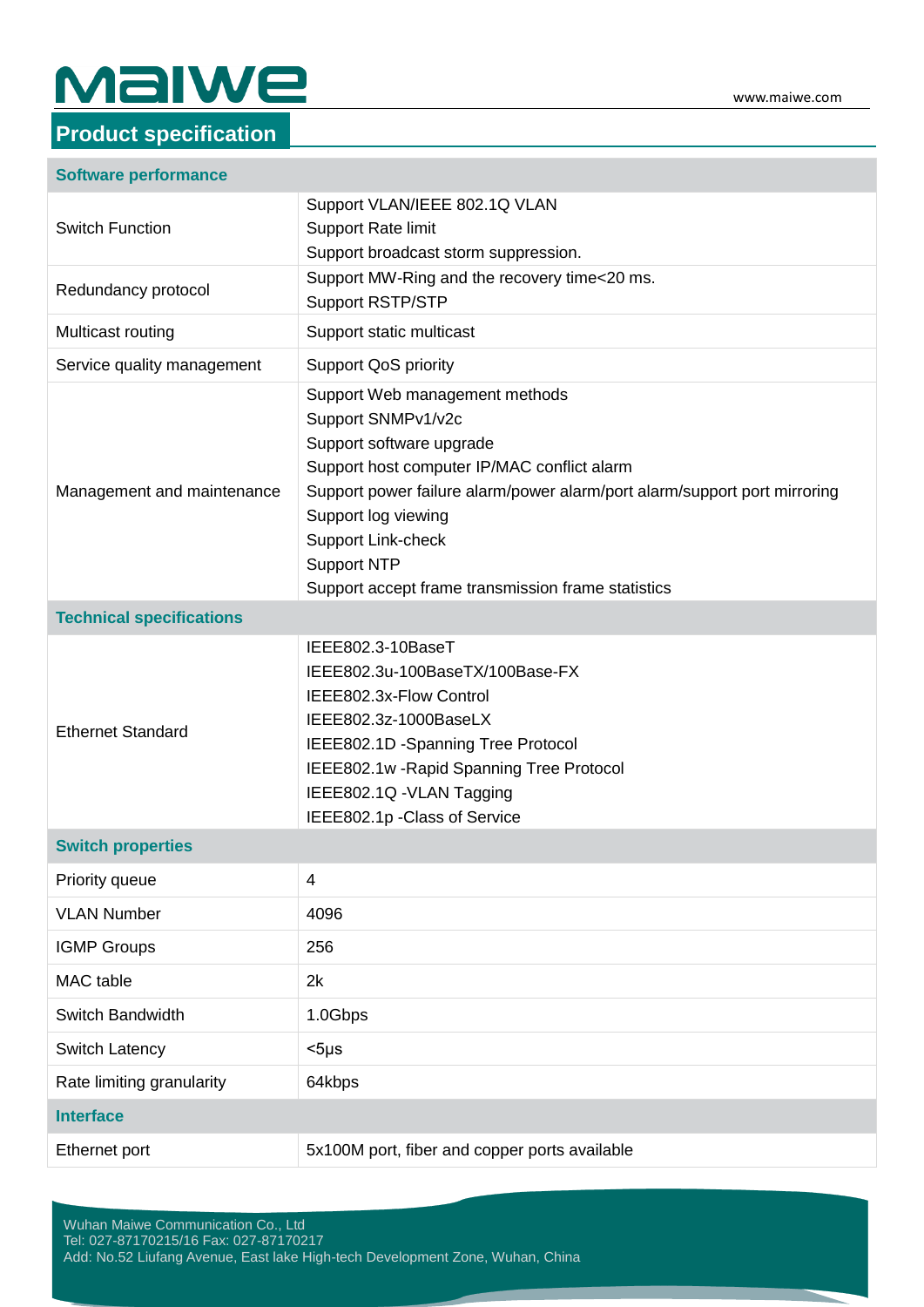#### www.maiwe.com

| M | 2 | IW |  |  |
|---|---|----|--|--|
|   |   |    |  |  |

| Data ports                      | 2 RS232 or RS485 serial ports + 2 CAN ports                                                                                                    |  |  |  |
|---------------------------------|------------------------------------------------------------------------------------------------------------------------------------------------|--|--|--|
| Debug interface                 | 1 debug serial port                                                                                                                            |  |  |  |
| Alarm interface                 | 2 channels 3.3V TTL level monitoring signal input, 1 channel TTL level<br>monitoring signal output                                             |  |  |  |
| <b>Function</b>                 |                                                                                                                                                |  |  |  |
| Serial server function          | Support 4 serial ports, support RS232 / RS485<br>Support TCP client, TCP server, UDP mode and multicast mode<br>Baud rate: 2400bps ~ 115200bps |  |  |  |
| <b>CAN</b> server function      | Support 2 way CAN server<br>Support Normal / Listen Only mode                                                                                  |  |  |  |
| <b>Power Requirements</b>       |                                                                                                                                                |  |  |  |
| Power input                     | <b>DC3.3V</b>                                                                                                                                  |  |  |  |
| Power consumption               | <1W                                                                                                                                            |  |  |  |
| <b>Working Environment</b>      |                                                                                                                                                |  |  |  |
| <b>Operating Temperature</b>    | -40°C~85°C                                                                                                                                     |  |  |  |
| Storage temperature             | $-40^{\circ}$ C $-85^{\circ}$ C                                                                                                                |  |  |  |
| <b>Ambient Humidity</b>         | 5%~95%(non-condensing)                                                                                                                         |  |  |  |
| <b>Physical Characteristics</b> |                                                                                                                                                |  |  |  |
| Shell                           | None                                                                                                                                           |  |  |  |
| Signal pin                      | One row of 32-pin, two rows of 50-pin 2mm pitch double row female                                                                              |  |  |  |
| Dimension                       | 55mmx40mmx10mm                                                                                                                                 |  |  |  |
| <b>Warranty</b>                 |                                                                                                                                                |  |  |  |
| Warranty period                 | 5 Years                                                                                                                                        |  |  |  |
| Certification                   | CE, FCC, RoHS                                                                                                                                  |  |  |  |